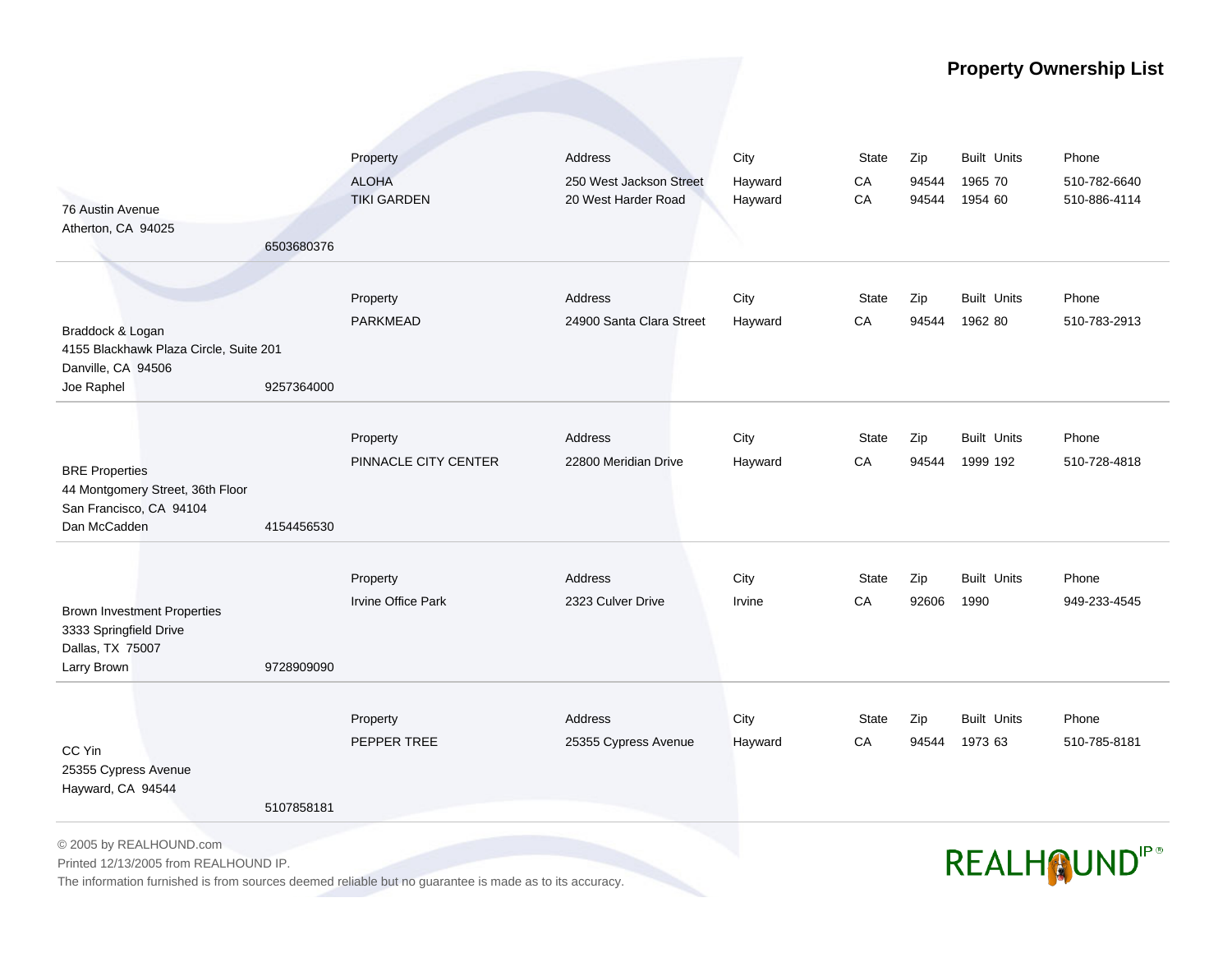| Dr Robert Ripley<br>24650 Amador Street, Suite 135<br>Hayward, CA 94544                                | 5107832023 | Property<br>PALOMAR TERRACE                                                                                 | Address<br>24650 Amador Street                                                                                             | City<br>Hayward                      | <b>State</b><br>CA            | Zip<br>94544                            | <b>Built Units</b><br>1965 150                                | Phone<br>510-783-8880                                 |
|--------------------------------------------------------------------------------------------------------|------------|-------------------------------------------------------------------------------------------------------------|----------------------------------------------------------------------------------------------------------------------------|--------------------------------------|-------------------------------|-----------------------------------------|---------------------------------------------------------------|-------------------------------------------------------|
| <b>Fairfield Properties</b><br>5510 Morehouse Drive, Suite 200<br>San Diego, CA 92121<br>Greg Pinkalla | 6194572123 | Property<br><b>HILL PARK</b>                                                                                | Address<br>24660 Amador Street                                                                                             | City<br>Hayward                      | <b>State</b><br>CA            | Zip<br>94544                            | <b>Built Units</b><br>1965 142                                | Phone<br>510-783-7900                                 |
| Five Star LLC<br>553 South Key Avenue<br>Lampasas, TX 78556<br>Jerry Ball                              | 5125569090 | Property<br>Castle Ridge Apartments<br><b>AMADOR VILLAGE</b><br><b>CYPRESS HOUSE</b><br>100 East University | Address<br>2323 Creekside Drive<br>24080 Amador Village Court Hayward<br>24955 Cypress Avenue<br>100 East University Drive | City<br>Houston<br>Hayward<br>Irvine | State<br>TX<br>CA<br>CA<br>CA | Zip<br>78452<br>94544<br>94544<br>92673 | <b>Built Units</b><br>2005 300<br>2000 155<br>1964 58<br>1980 | Phone<br>510-670-8770<br>510-732-9432<br>949-345-5789 |
| Friedkin-Becker<br>300 Grand Avenue<br>Oakland, CA 94610<br>Gerald S Friedkin                          | 5104657500 | Property<br><b>TIMBERS</b>                                                                                  | Address<br>25200 Santa Clara Street                                                                                        | City<br>Hayward                      | <b>State</b><br>CA            | Zip<br>94544                            | <b>Built Units</b><br>1974 133                                | Phone<br>510-732-9445                                 |
| Frisco Friends, LLC<br>3456 Cedar Creek Drive<br>Frisco, TX 75007<br><b>Tim Sicula</b>                 | 9728888888 | Property<br>Castle Hills Apartment Homes                                                                    | Address<br>5050 Lovers Lane                                                                                                | City<br>Dallas                       | <b>State</b><br>TX            | Zip<br>78008                            | <b>Built Units</b><br>2002 500                                | Phone<br>972-222-9090                                 |

© 2005 by REALHOUND.com

Printed 12/13/2005 from REALHOUND IP.

The information furnished is from sources deemed reliable but no guarantee is made as to its accuracy.